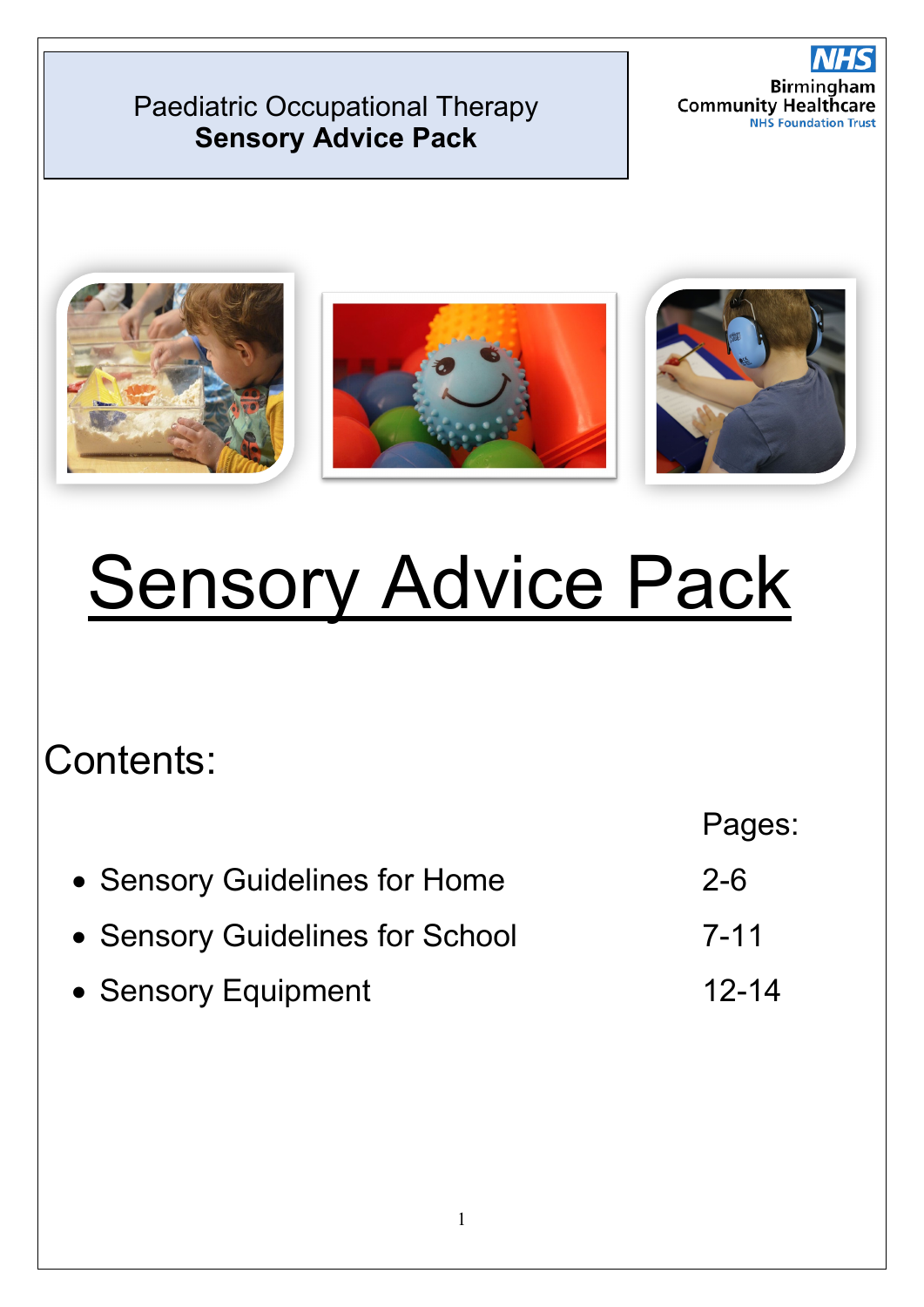## Occupational Therapy Advice Sheet **Sensory Guidelines for Home**

Birmir **Community Healthcare NHS Foundatio** 

Sensory processing relates to the body's ability to take in information from the senses, organise the information within the brain and respond appropriately within the environment. Some children have difficulties in the way in which they process sensory information. For example, some children's systems can take in too much information so they become overwhelmed by their environment. Some children's systems need more information to register sensory feedback so they might seek out different experiences in their environment. The ability to regulate the amount of sensory feedback our body needs is called '*modulation*'.



#### **Possible difficulties children may experience:**

- Difficulties concentrating within certain environments e.g. noisy classroom
- Dislike having their hands or body messy
- Particular dislike of self-care activities such as hair washing / tooth brushing
- May appear always 'on the go'
- Difficulty in calming after certain activities
- Dislike of certain textures e.g. labels in clothes / socks
- May be a 'picky' eater
- May appear clumsy in movements / not notice when they have injured themselves

#### **Strategies to support development of this skill:**

Sensory strategies can be used to support children in modulating their arousal levels. It might be helpful to consider different arousal levels as the characters of Winnie the Pooh.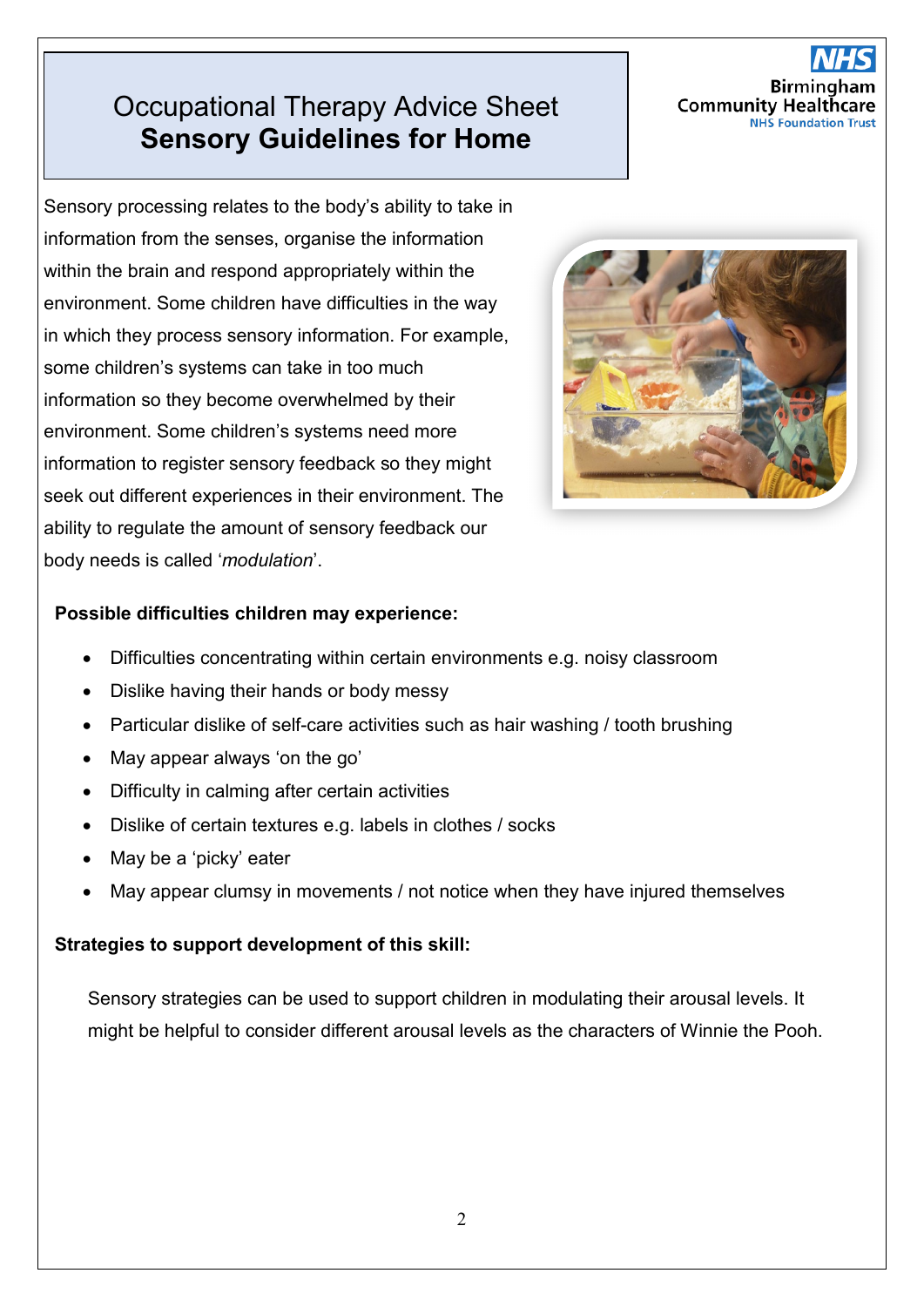

Children will move between each zone at various points throughout the day, however we want to try and keep them in the 'Winnie' zone as often as possible so that they are able to remain focused on their activities and learn new skills.

**Activities to support the 'Tigger' child** – when in this zone, children need activities that will be calming to their system.

- **Slow, rhythmical, linear (forward and back / side to side) movement**:
	- $\circ$  Swinging slowly on a swing
	- o Rolling slowly back and forward on an exercise ball or gentle bouncing– try using music with a slow rhythmical beat to steady the child's movement
	- o Slowly playing row, row, row your boat
- **Deep touch pressure**:
	- $\circ$  Wrapping them up, or supporting them to wrap themselves up in a blanket
	- o Providing a firm hug or massage over their body, it is especially helpful to provide pressure by pushing down gently on the shoulders
	- o Providing gentle but firm strokes across the body. Start from close to their body then work away e.g. from the shoulder down to the wrist. You can try using different material such as soft brushes for this
	- o 'Squishing' them between cushions or bean bags
	- o Using weighted equipment such as a weighted lap pad or shoulder snake (see sensory equipment list)
	- o Wearing clothing that provides deep touch to the skin such as a lycra vest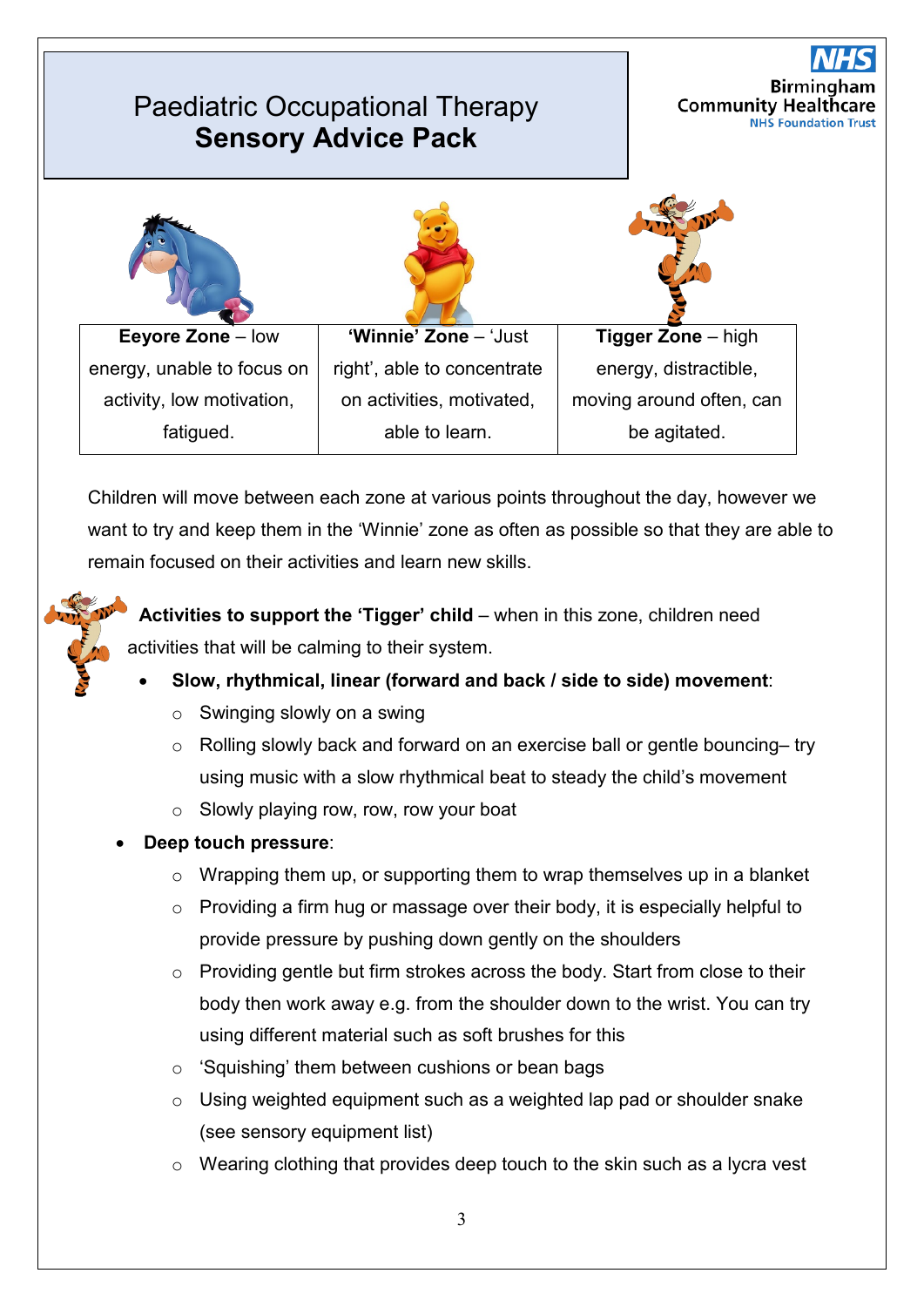- **Heavy muscle activities:** 
	- o Any activity that requires whole body movements: yoga, swimming, climbing, obstacle courses
	- o Pulling resistance bands
	- o Mini exercise circuits including wall push ups, squats, chair dips, animal walks
	- o Carrying heavy items e.g. helping carry a laundry basket, moving bean bags or cushions around the room or making a den, gardening
	- o Weighted equipment whilst moving such as a weighted vest (see sensory equipment list) or wearing a weighted rucksack. Item must weigh no more than 5% of the child's body weight
- **Creating a 'sensory space':** 
	- $\circ$  Identify an area within the home (preferably not the child's bedroom) that has minimal sensory input e.g. soft lighting, minimal noise or use of calming sounds, smells they find relaxing (try lavender, camomile, vanilla) and access to blankets/cushions that they can get under
	- o Encourage the child to use this space after accessing stimulating environments e.g. on return from school / after going food shopping when they are likely to be in the Tigger zone to help them regulate



**Activities to support the 'Eeyore' child –** When in this zone**,** children will require activities that are alerting to their system. It is important not to 'overalert' the system, so the following activities should often be followed by more calming activities.

- **Movement breaks –** provide little but often periods of movement around times that the child is expected to concentrate
	- o Mini exercise circuits including wall push ups, squats, chair dips, animal walks
	- o Running 'errands' such as taking items from one room to another or delivering a message to a family member in another room
	- $\circ$  Standing up and stretching try different yoga activities designed for children such as<https://www.kidsyogastories.com/zoo-animals-yoga/>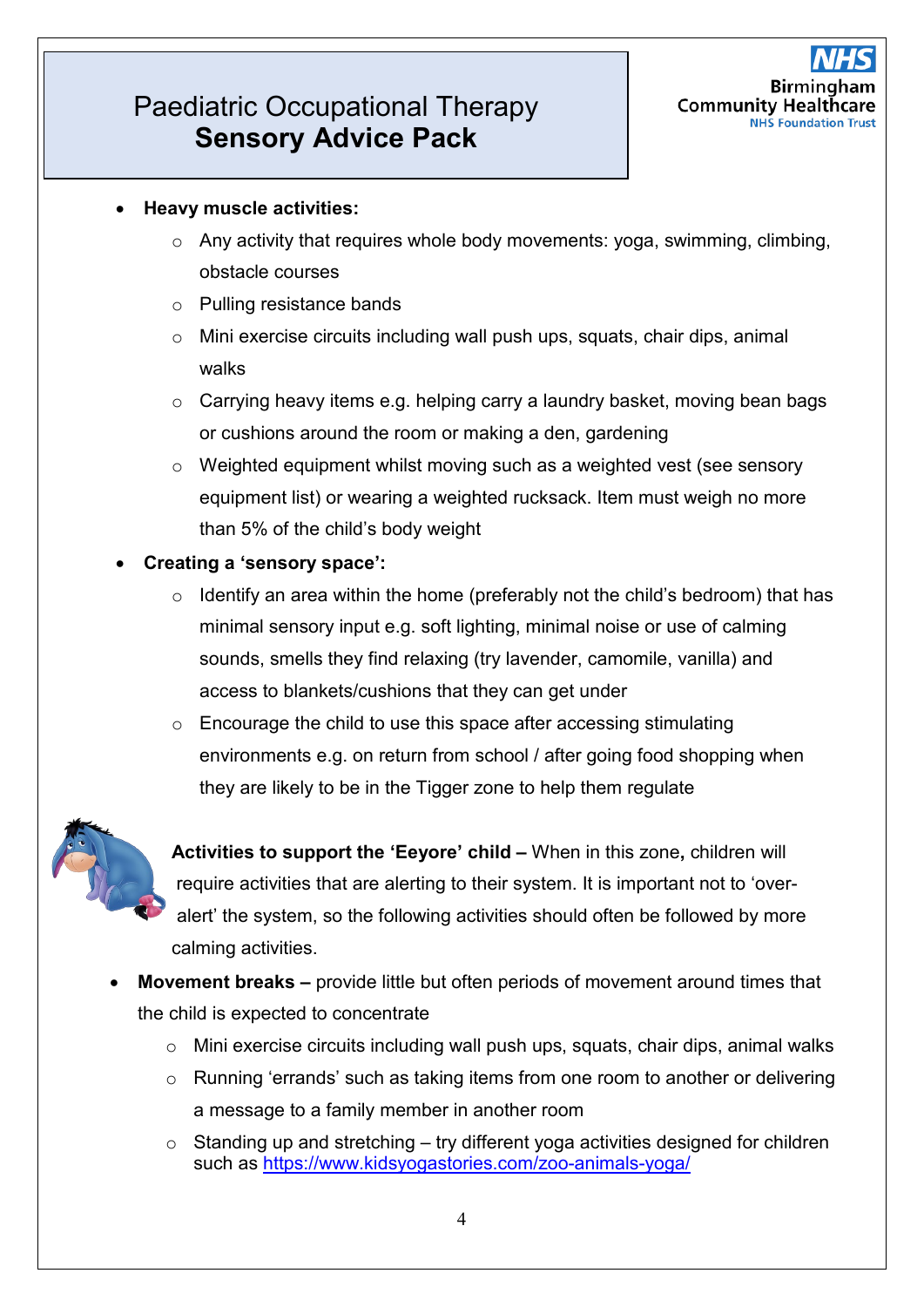- o Sitting or bouncing on a therapy/exercise ball during everyday activities such as watching TV
- o Encourage alternative positions for activities such as lying on their tummy to play Lego, sitting on a beanbag, high kneeling to catch a ball
- o Dancing games like musical statues / stop and go games such as 'tig'
- o Jumping on a trampoline
- **Different tactile input:** 
	- o Mix up different textures into activities to keep the child's system guessing e.g. using sensory bins with different touch sensations, messy play, baking
	- $\circ$  Use vibration to 'wake' the system you can purchase vibrating stuffed animals/vibrating cushions from online retailers and use a vibrating toothbrush in the morning
	- $\circ$  Having a cold drink or an ice lolly try using homemade ice lolly moulds to make healthy options and have the child join in when making them
	- o Crunchy snacks such as carrot sticks
- **Use sound:** 
	- $\circ$  Use different kinds of music and sounds with different beats
	- o Encourage sing-song games during activities
	- o Play with musical instruments
- **Use vision:** 
	- o Introduce bright colours into activities such as arts and crafts
	- o Use bright/contrasting plates and cutlery during mealtimes
	- $\circ$  Use light up toys or sensory lighting within the environment
	- o Play games that require movement and following moving objects with their vision e.g. throwing and catching a ball
	- $\circ$  Use a bright coloured table cloth during table top activities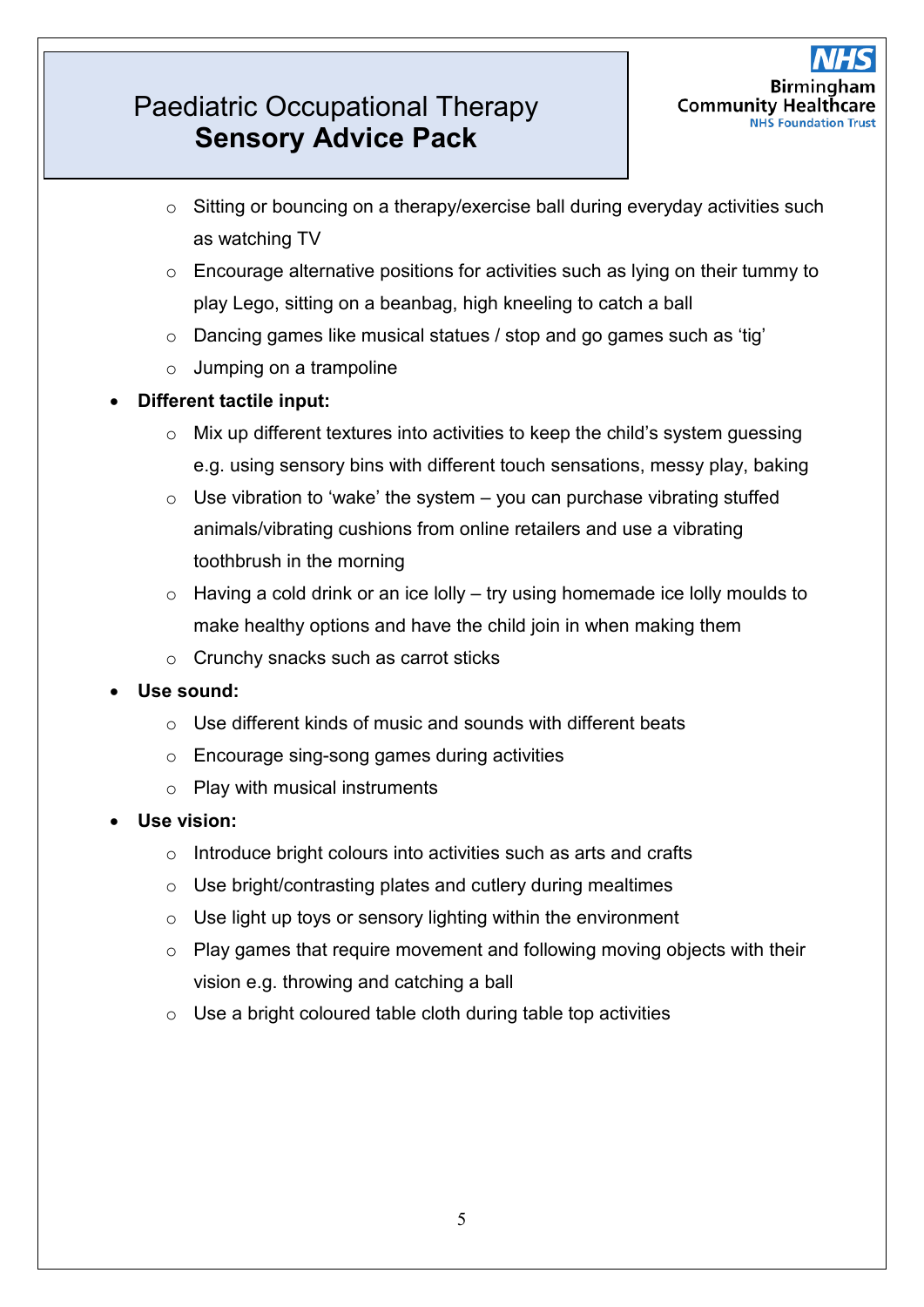

**How to keep the child in the 'Winnie' zone** - It is important that children are in a calm, well regulated state so that they can attend to and engage in their daily activities. Some children need more or less feedback than others to keep them calm and alert during the day. This is called *modulation*. The kind of

feedback a child needs will be different for each sensory system. It is important to provide a daily plan of strategies and activities that provide the regular feedback a child needs to their sensory system to allow them to stay calm, alert and engaged in their daily routine. You might have heard this referred to as a '*sensory diet'*.

#### • **Developing a 'sensory diet' for your child:**

- o Consider what 'zone' your child is most often in. Do they move into different zones at specific times of the day? E.g. Tigger when they arrive home from school
- $\circ$  Use strategies from the lists above, incorporating them throughout the child's daily routine to ensure they get the feedback they need
- o If you notice your child's arousal levels changing, consider introducing a new strategy to help them stay regulated
- $\circ$  It is easier to keep a child in the 'Winnie' zone than try to get them out of the 'Tigger' zone – make sure they use the strategies every day even if they appear to be regulated
- $\circ$  Teaching the child about their own sensory needs and arousal levels can help them develop independence in self-regulation. Here are some useful resources to support children's understanding:
	- The ALERT® Programme supports parents to understand a child's sensory needs and teach self-regulation by discussing their sensory systems as an 'engine'<https://www.alertprogram.com/parents/>
	- The Kids' Guide to Staying Awesome and In Control: Simple Stuff to Help Children Regulate their Emotions and Senses
	- Sensitive Sam: Sam's Sensory Adventure Has a Happy Ending – both available from [www.amazon.co.uk](http://www.amazon.co.uk/)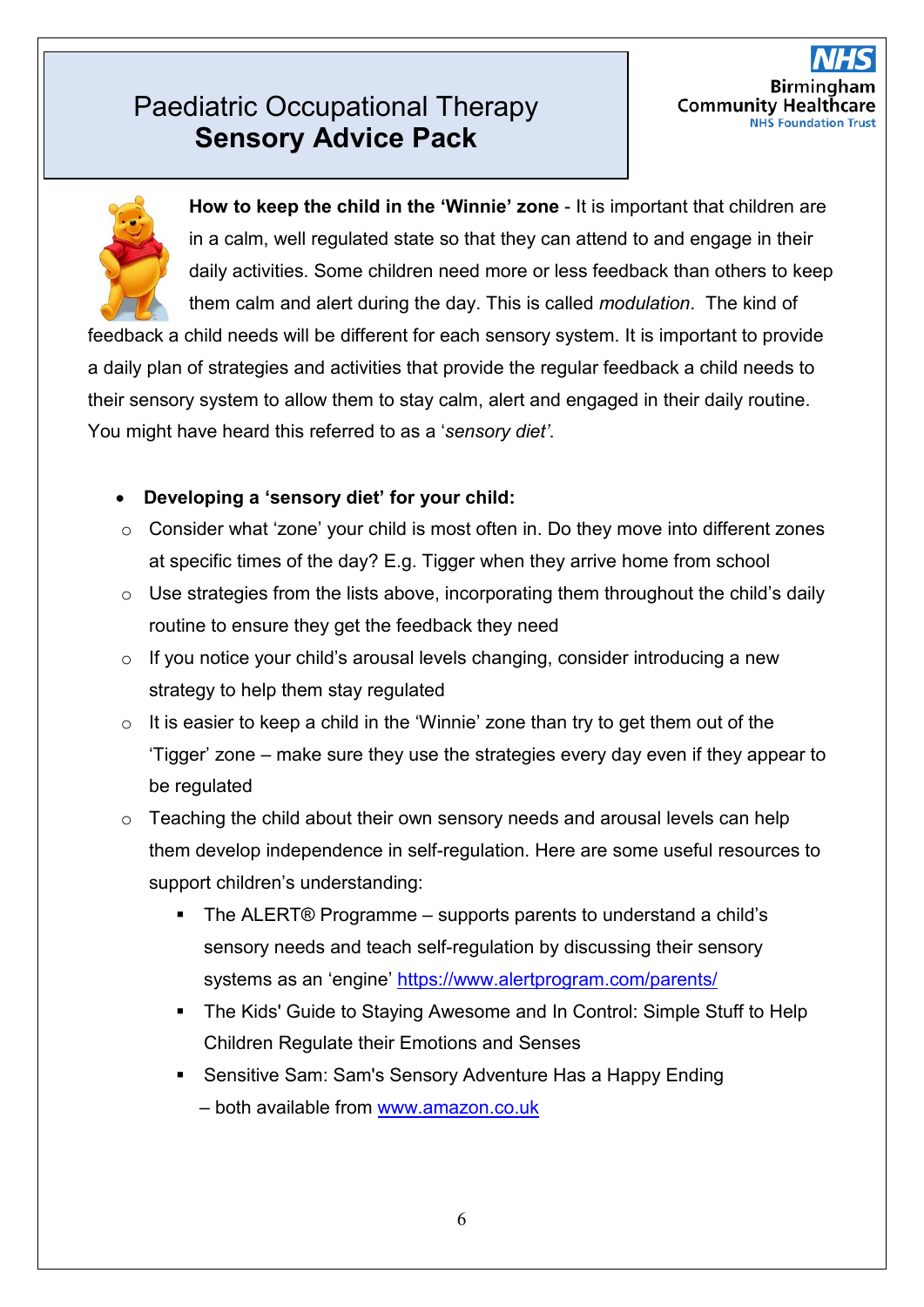## Occupational Therapy Advice Sheet **Sensory Guidelines for School**

Sensory processing relates to the body's ability to take in information from the senses, organise the information within the brain and respond appropriately within the environment. Some children have differences in the way in which they process sensory information. For example, some children's systems can take in too much information so they become overwhelmed by their environment. Some children's systems need more information to register sensory feedback so they might seek out different experiences in their environment. The ability to regulate the amount of sensory feedback our body needs is called '*modulation*'.



**Birmin Community Healthcare** 

**NHS Foundation Trust** 

It is particularly important to identify sensory differences children are experiencing within the classroom as being dysregulated can have a huge impact on their ability to learn.

#### **Possible difficulties children may experience in the classroom:**

- Unable to tolerate noises within the classroom this can be as much as a loud lesson or just the sound of chairs moving across the floor or pencils moving over paper
- Dislike having their hands or body messy dislike of art
- Poor body awareness during activities such as P.E
- May appear always 'on the go' unable to sit still during their lesson / constant fidgeting
- Difficulty in calming after certain activities
- Chewing on their pencil / clothing
- Difficulty in copying work from a board
- Appearing distractible or as though they are not paying attention

#### **Strategies to support development of this skill:**

Sensory strategies can be used to support children in modulating their arousal levels. It might be helpful to consider different arousal levels as the characters of Winnie the Pooh.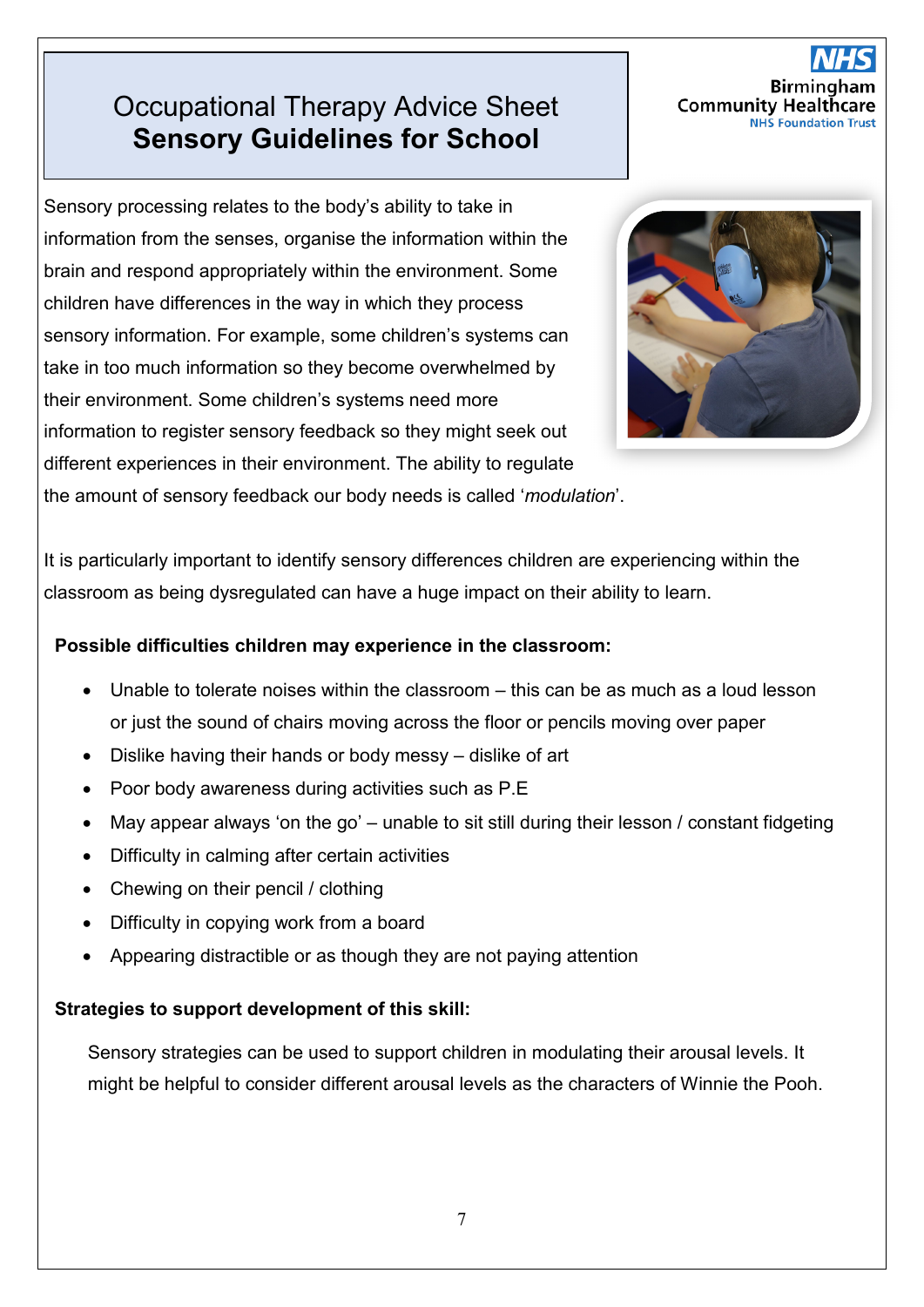

Children will move between each zone at various points throughout the day, however we want to try and keep them in the 'Winnie' zone as often as possible so that they are able to remain focused on their activities and learn new skills.



**Activities to support the 'Tigger' child** – when in this zone, children need activities that will be calming to their system.

- **Slow, rhythmical, linear (forward and back / side to side) movement**:
	- $\circ$  Swinging slowly on a swing
	- o Adaptive classroom seating such as a wobble cushion can provide subtle feedback to the vestibular system whilst engaging in a lesson <https://www.sensorydirect.com/sensory-wobble-cushion.html>
- **Deep touch pressure**:
	- $\circ$  Wrapping them up or supporting them to wrap themselves up in a blanket
- o 'Squishing' them between cushions or bean bags
- o Using weighted equipment such as a weighted lap pad or shoulder snake (see sensory equipment list)
- o Wearing clothing that provides deep touch to the skin such as a lycra vest
- **Heavy muscle activities:**
- o Any activity that requires whole body movements e.g. playing on outdoor playground equipment
- $\circ$  Asking them to hang up coats and bags on pegs
- o Stacking and un-stacking chairs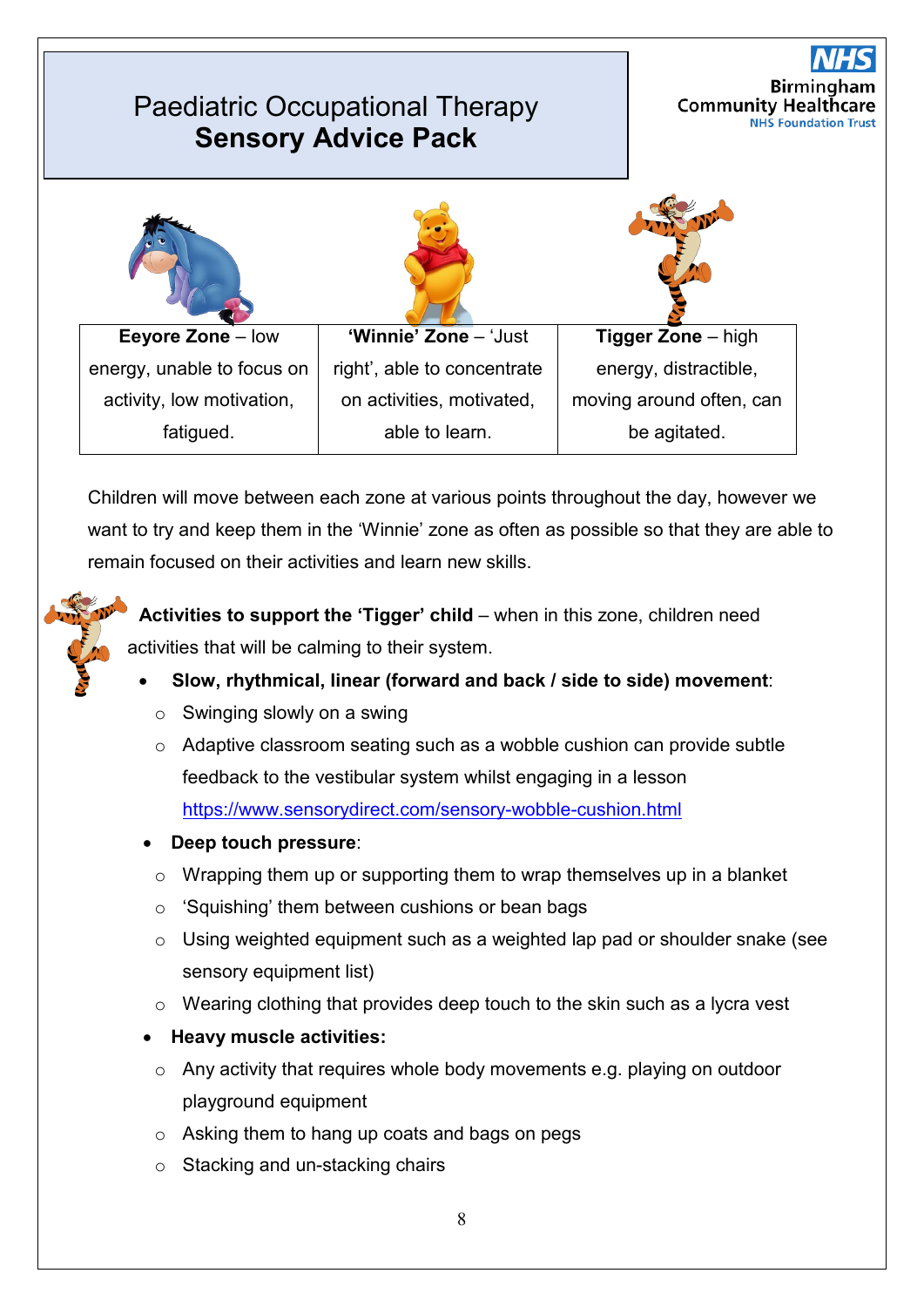- o Pulling resistance bands
- $\circ$  Mini exercise circuits including wall push ups, squats, chair dips, animal walks
- o Carrying heavy items e.g. carrying books to another classroom or running an 'errand' by taking a heavy item to another teacher
- o Weighted equipment whilst moving such as a weighted vest (see sensory equipment list) or wearing a weighted rucksack. Item must weigh no more than 5% of the child's body weight
- o Wiping down tables after lunch time or desks after art
- $\circ$  Chewy items for the top of pencils
- **Creating a 'sensory space':**
- $\circ$  Identify an area within the school that has minimal sensory input e.g. soft lighting, minimal noise or use of calming sounds, smells they find relaxing (try lavender, camomile, vanilla) and access to blankets/cushions that they can get under
- $\circ$  Encourage the child to use this space after accessing stimulating environments e.g. after playtime or music/P.E lessons when they are likely to be in the Tigger zone to help them regulate



**Activities to support the 'Eeyore' child –** When in this zone**,** children will require activities that are alerting to their system. It is important not to 'overalert' the system, so the following activities should often be followed by more calming activities.

- **Movement breaks –** provide little but often periods of movement around times that the child is expected to concentrate
	- $\circ$  Mini exercise circuits including wall push ups, squats, chair dips, animal walks
	- o Running 'errands' such as taking items from one room to another or delivering a message to a teacher in another room
	- $\circ$  Standing up and stretching try different yoga activities designed for children in the classroom such as [https://www.kidsyogastories.com/yoga-in-the](https://www.kidsyogastories.com/yoga-in-the-classroom/)[classroom/](https://www.kidsyogastories.com/yoga-in-the-classroom/)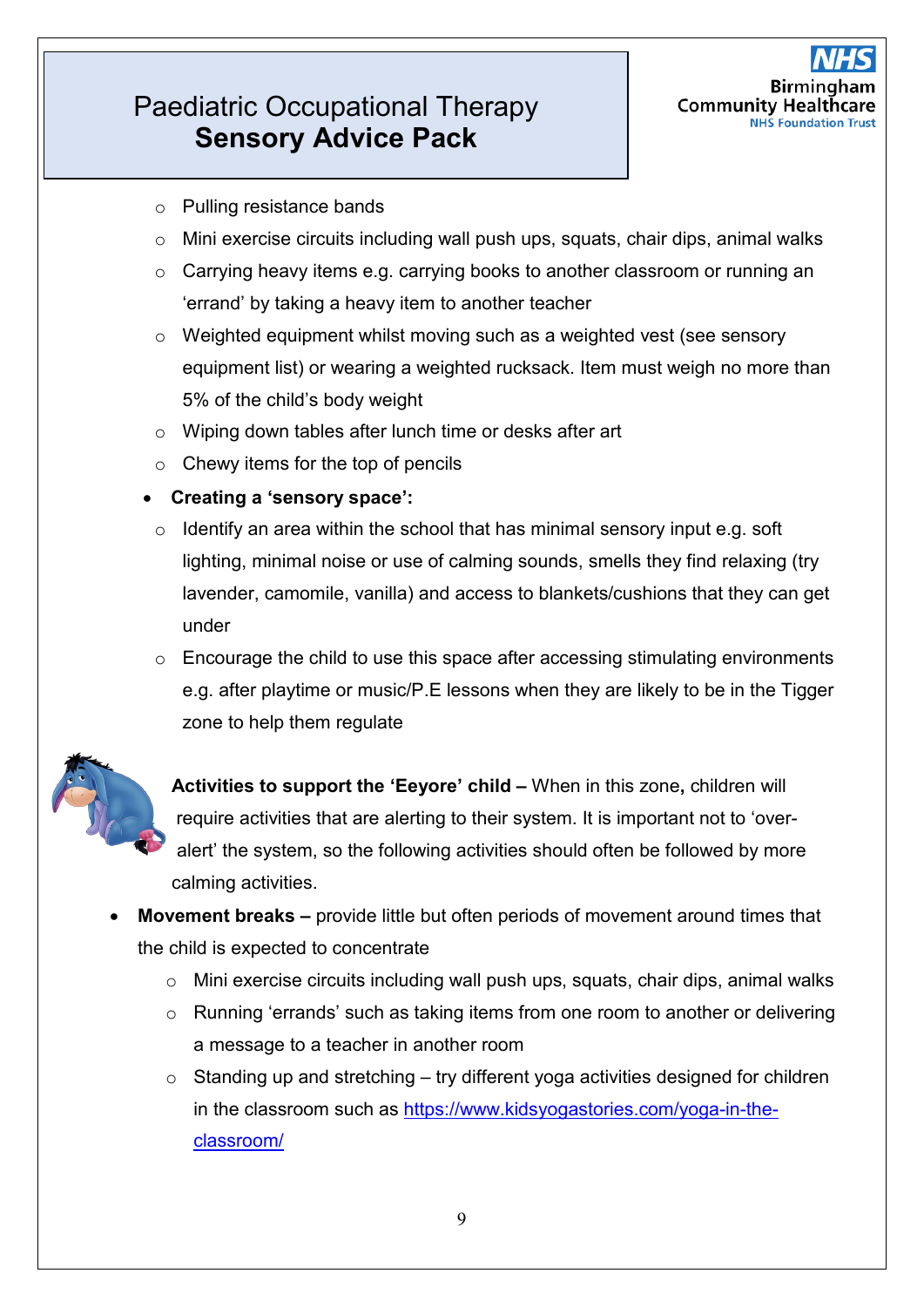- o Sitting or bouncing on a therapy/exercise ball during lessons or in between lessons (the use of a wobble cushion will also help in this zone)
- $\circ$  Encourage alternative positions for activities such as lying on their tummy for circle time, sitting on a beanbag, high kneeling to catch a ball
- o Dancing games like musical statues / stop and go games such as 'tig'
- o Access to outdoor space and play equipment
- **Different tactile input:** 
	- o Mix up different textures into activities to keep the child's system guessing e.g. using sensory bins with different touch sensations, messy play, baking – use multisensory approaches for teaching new skills such as practice forming letters in foam
	- $\circ$  Use vibration to 'wake' the system you can purchase vibrating stuffed animals/vibrating cushions from online retailers and use a vibrating toothbrush in the morning
	- o Having a cold drink
	- o Crunchy snacks such as carrot sticks during break times
- **Use sound:** 
	- $\circ$  Use different kinds of music and sounds with different beats try upbeat music as they enter the classroom
	- o Encourage sing-song games during activities
	- o Play with musical instruments
- **Use vision:** 
	- o Introduce bright colours into lesson materials
	- o Use bright/contrasting pages or tools like pencils and scissors
	- $\circ$  Use light up toys or sensory lighting within the environment
	- o Play games that require movement and following moving objects with their vision e.g. throwing and catching a ball
	- $\circ$  Use a bright coloured table cloth during table top activities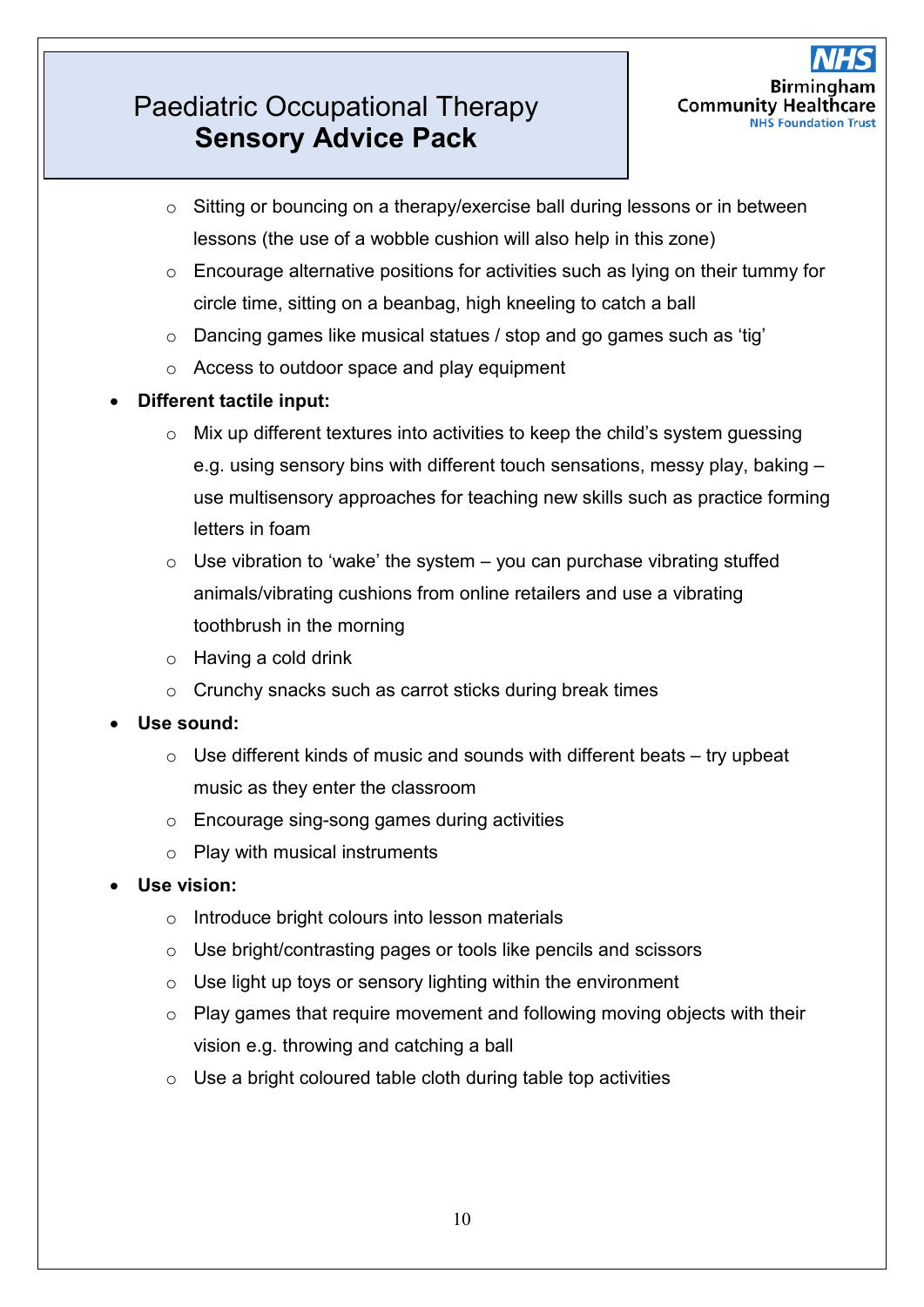

**How to keep the child in the 'Winnie' zone** - It is important that children are in a calm, well regulated state so that they can attend to and engage in their daily activities. Some children need more or less feedback than others to keep them calm and alert during the day. This is called *modulation*. The kind of

feedback a child needs will be different for each sensory system. It is important to provide a daily plan of strategies and activities that provide the regular feedback a child needs to their sensory system to allow them to stay calm, alert and engaged in their daily routine. You might have heard this referred to as a '*sensory diet'*.

- **Developing a 'sensory diet' for the classroom:**
- $\circ$  Consider what 'zone' the child is most often in. Do they move into different zones at specific times of the day? E.g. Tigger when they arrive at school
- $\circ$  Use strategies from the lists above, incorporating them throughout the child's daily routine to ensure they get the feedback they need
- o If you notice the child's arousal levels changing, consider introducing a new strategy to help them stay regulated
- $\circ$  It is easier to keep a child in the 'Winnie' zone than try to get them out of the 'Tigger' zone – make sure they use the strategies every day even if they appear to be regulated
- $\circ$  Teaching the child about their own sensory needs and arousal levels can help them develop independence in self-regulation. Here are some useful resources to support children's understanding:
	- $\blacksquare$  The Zones of Regulation  $\odot$  is a sensory based curriculum designed by Occupational Therapists that can be delivered by teaching staff to support children in developing skills in self-regulation and emotional control <http://www.zonesofregulation.com/index.html>
	- The Kids' Guide to Staying Awesome and In Control: Simple Stuff to Help Children Regulate their Emotions and Senses
	- Sensitive Sam: Sam's Sensory Adventure Has a Happy Ending – both available from [www.amazon.co.uk](http://www.amazon.co.uk/)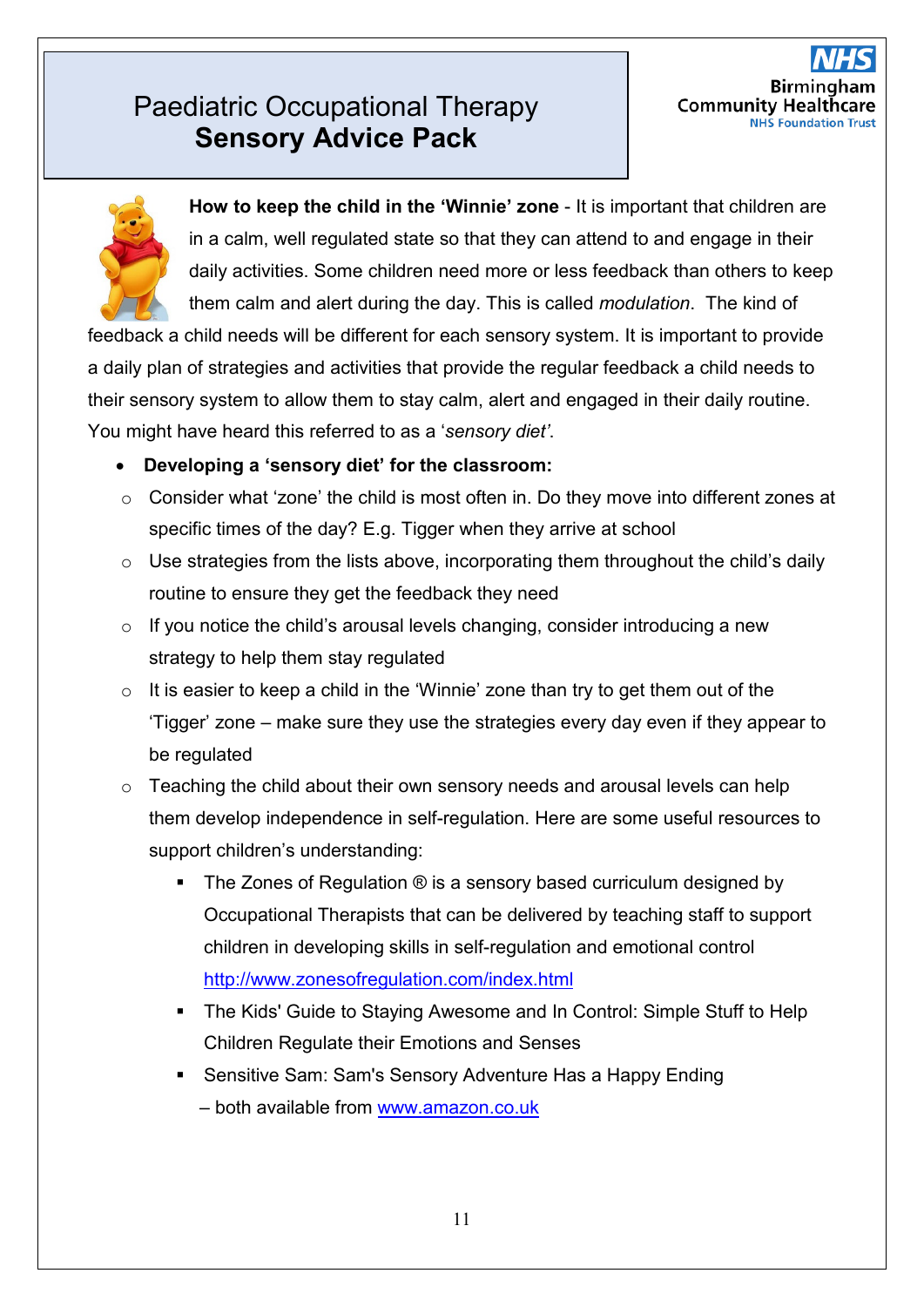## Occupational Therapy Equipment Advice **Sensory Advice Package Package Package Package Package Package Package Package Package Package Package Package Pack**



Sensory equipment can help to provide a child with the feedback they need or support them to reduce the amount of feedback they receive. Below are a few examples of sensory equipment that may be helpful for each system. A wide variety of sensory equipment is available via online sensory specialist retailers including<https://www.sensorydirect.com/> and<https://www.rompa.com/>

| <b>Equipment</b>                               | <b>Used for</b>                                                                                                                                                                                      | Where to purchase                                                     |  |  |
|------------------------------------------------|------------------------------------------------------------------------------------------------------------------------------------------------------------------------------------------------------|-----------------------------------------------------------------------|--|--|
| <b>Vestibular (movement) Equipment</b>         |                                                                                                                                                                                                      |                                                                       |  |  |
| Therapy<br><b>Balls</b><br>Scooter             | Therapy balls are available in a<br>variety of shapes, sizes and<br>textures to provide diverse<br>opportunities for movement. They<br>can be used for sitting, bouncing,<br>lying over and rolling. | https://www.sensorydirect.com/b<br>alls-cushions/therapy-balls.html   |  |  |
| <b>Board</b>                                   | By lying on their tummy and pulling<br>themselves along with their arms,<br>the child can gain both movement<br>and heavy muscle feedback.<br>Available in a range of sizes and<br>colours.          | https://www.sensorydirect.com/sc<br>ooter-board-yellow.html           |  |  |
| Cushions                                       | Air filled cushions in a range of<br>shapes and textures can provide<br>subtle movement feedback to<br>support posture and attention whilst<br>sitting.                                              | https://www.sensorydirect.com/ball<br>s-cushions/cushions.html        |  |  |
| <b>Heavy Muscle Equipment (Proprioception)</b> |                                                                                                                                                                                                      |                                                                       |  |  |
| Parachute                                      | Encouraging large body movements<br>and resistance, games with the<br>parachute will provide heavy<br>muscle feedback.                                                                               | https://www.sensorydirect.com/mul<br>ticolour-parachute-1326.html     |  |  |
| <b>Body Sock</b>                               | Providing resistance against<br>movements whilst inside the body<br>sock, children will receive both<br>heavy muscle and deep touch<br>feedback improving body<br>awareness.                         | https://www.sensorydirect.com/bod<br>y-sock-new.html                  |  |  |
| Resistance<br>bands                            | Resistance bands can be used in a<br>variety of ways for both the upper<br>and lower body providing heavy<br>muscle feedback.                                                                        | https://www.sensorydirect.com/resi<br>stance-bands.html               |  |  |
| Weighted<br>clothing                           | Weighted items provide further<br>feedback to the proprioceptive<br>system during movement.<br>Guidelines of individual equipment<br>should be closely followed during<br>use.<br>12                 | https://www.sensorydirect.com/dee<br>p-pressure/weighted-jackets.html |  |  |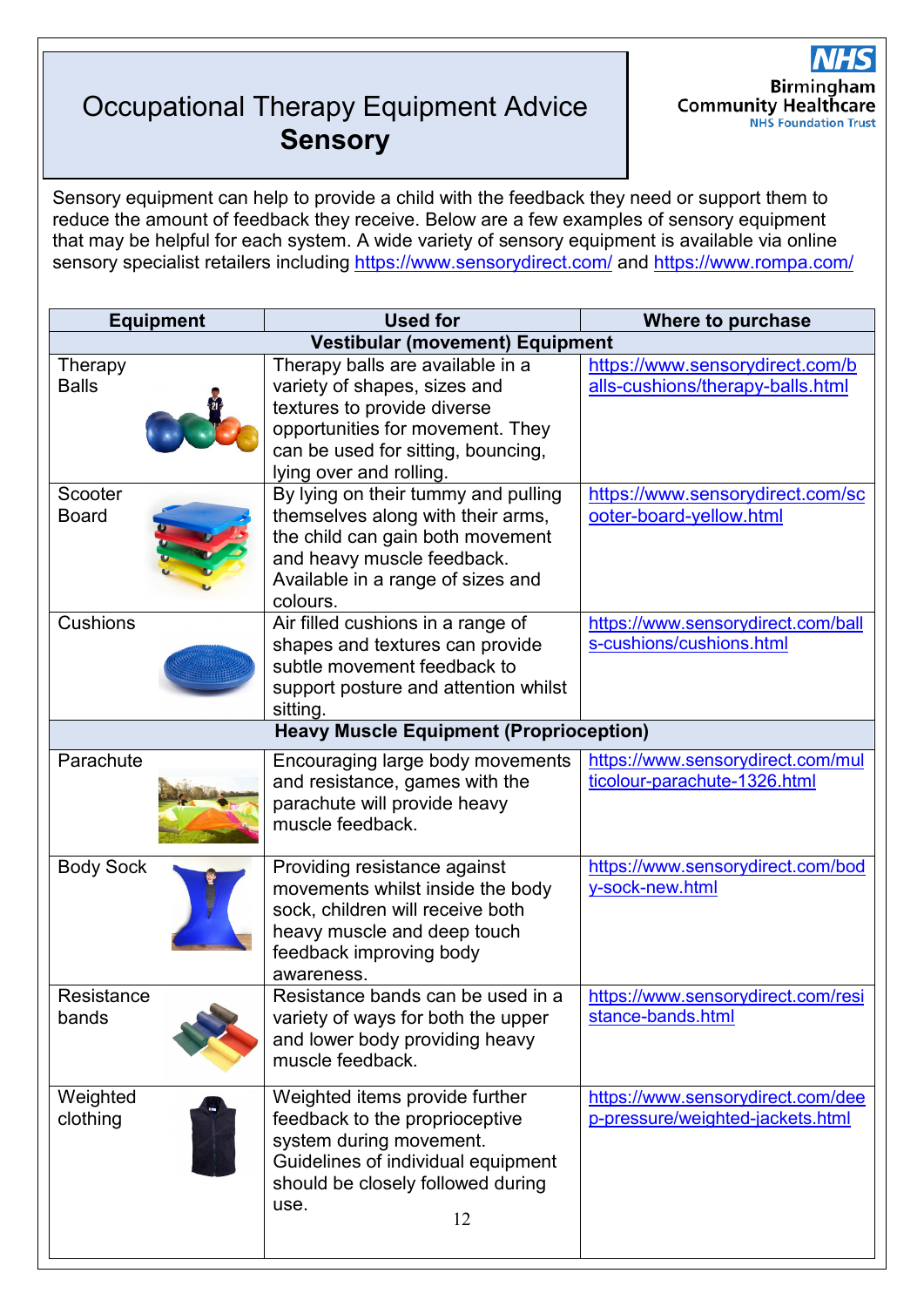

| Deep Touch Pressure and Tactile Equipment |                                                                                                                                                                                                                                 |                                                                                                                                                                                       |  |  |  |
|-------------------------------------------|---------------------------------------------------------------------------------------------------------------------------------------------------------------------------------------------------------------------------------|---------------------------------------------------------------------------------------------------------------------------------------------------------------------------------------|--|--|--|
| Weighted and<br>compression<br>equipment  | Weighted and compression clothing<br>and other items such as weighted<br>soft toys can provide deep touch<br>pressure to the body. Guidelines of<br>individual equipment should be<br>closely followed during use.              | https://www.sensorydirect.com/dee<br>p-pressure.html                                                                                                                                  |  |  |  |
| <b>Tactile</b><br>toys and<br>balls       | Using a variety of tactile toys<br>including balls, putty and slime will<br>provide the child with a range of<br>opportunity for tactile experiences.                                                                           | https://www.sensorydirect.com/sen<br>se/tactile.html                                                                                                                                  |  |  |  |
| <b>Massagers</b>                          | Vibration is able to travel deeper<br>into the layers of the skin than<br>normal touch therefore providing a<br>more intense tactile feedback for<br>children that are seeking tactile<br>sensation.                            | https://www.sensorydirect.com/sen<br>se/tactile/massage.html                                                                                                                          |  |  |  |
| <b>Oral Motor and Chewing</b>             |                                                                                                                                                                                                                                 |                                                                                                                                                                                       |  |  |  |
| Chewing<br>equipment                      | A variety of equipment designed for<br>children that seek chewing is<br>available in the form of 'chewellery',<br>pencil toppers, toys and vibration.                                                                           | https://www.sensorydirect.com/sen<br>se/chewys.html                                                                                                                                   |  |  |  |
| <b>Auditory (sound) Equipment</b>         |                                                                                                                                                                                                                                 |                                                                                                                                                                                       |  |  |  |
| Ear<br>defenders                          | Ideal for blocking out every day<br>sounds that may be overwhelming<br>for children such as vacuum<br>cleaners. Can also be easily carried<br>and worn in the community or at<br>school when required.                          | https://www.sensorydirect.com/ear<br>-defenders-3135.html                                                                                                                             |  |  |  |
|                                           | <b>Visual Equipment</b>                                                                                                                                                                                                         |                                                                                                                                                                                       |  |  |  |
| Projectors<br>& sensory<br>lighting       | Visual projectors and sensory<br>lighting can provide a calming<br>environment for children that are<br>seeking visual input.                                                                                                   | https://www.sensorydirect.com/sen<br>se/multi-sensory/mood-night-<br>lights.html                                                                                                      |  |  |  |
| Sensory dens                              | Sensory dens provide an<br>opportunity to both reduce the<br>amount of sensory information a<br>child receives and provide them<br>with the input they are seeking by<br>filling the den with their sensory<br>preference items | https://www.sensorydirect.com/sen<br>sory-pod-black.html<br>Dens can also be created by<br>using small pop up tents,<br>available via a range of online<br>and high street retailers. |  |  |  |